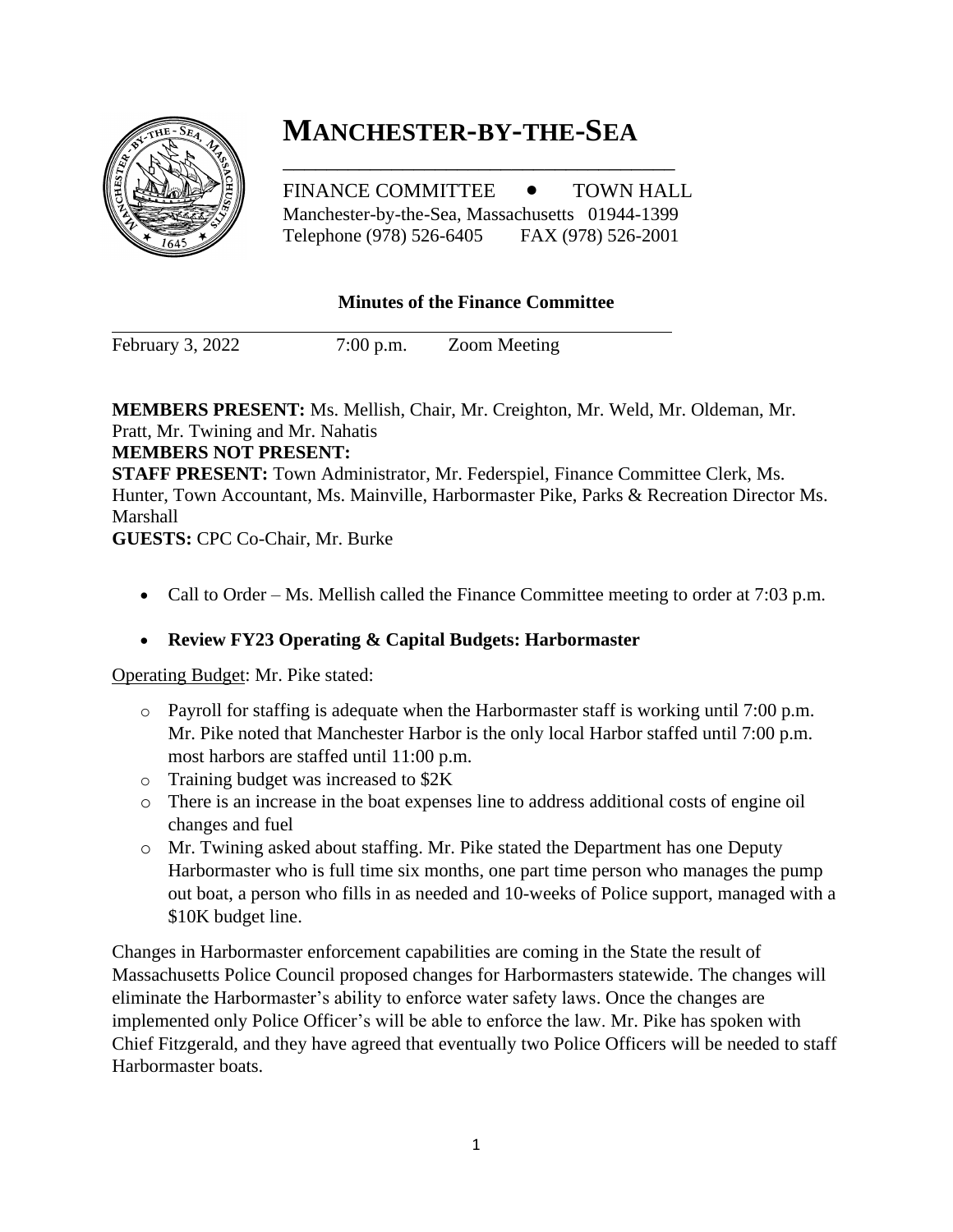Mr. Oldeman asked what other communities are doing. Mr. Pike stated this is a major issue and Harbormasters are more than concerned. He is less concerned because he has a good relationship with the Police Department. However, this is major challenge for all coastal communities with harbors and the need to fund Police Officers on the water.

Ms. Mellish asked about the increase in professional services line. Mr. Pike stated that relates to the contract with the company that processes and collects fees for boats docking overnight at Reed Park. Ms. Mellish also asked about the postage increase from \$800 to \$1,200 and wondered why the actual for 2021 was only \$2.00. Mr. Pike stated there was an increase in postage and the \$2.00 was because he was unaware, he needed to allocate funds for postage and was significantly in arrears. He added, his objective is to move much of his correspondence to email and hopefully decrease the postage line.

#### Capital Budget:

The new Safe Boat for harbor patrols will be built and delivered in 2023. In the meantime, the pump out boat will be used as the Safe Boat. Mr. Twining asked about engines. Mr. Pike replied there is a Yamaha which is a 2009 engine and past usefulness and there are two Honda engines which have new parts and will be moved to the pump out boat from the retired Eastern Safe Boat along with the electronics.

Mr. Pike has a grant proposal for new engines estimated to cost less than \$50K. The \$30K grant is a Port Security Grant which Manchester qualifies for due to the draw bridge, boat launch and proximity to neighboring communities like Gloucester with a number of cruise ships and Salem with an active wind industry. The grant proposal is due on April 23, 2022 and Mr. Pike needs to provide a statement that he has allocated funds in the amount of \$10K from the Town in order to submit the grant. Mr. Weld proposed a reserve fund transfer in that amount if needed. There was no objection raised to that suggestion.

Pickup truck – the discussion around the need for a Harbormaster pickup truck was included in consideration with the proposed funding for electricity and water to the dock at Reed Park. The Committee decided following comprehensive consideration of both that the Harbormaster would have a new pickup truck and electricity and water for Reed Park would be postponed. However, the Finance Committee recommended the rate charged for overnight docking at Reed Park would be increased from \$3.00 per foot to \$5.00 per foot. The Harbor Advisory Committee will need to approve the recommended increase.

Mr. Pike is preparing to submit a grant for \$400K to the Seaport Economic Council to construct a docking facility for commercial fisherman. The commercial fishermen who work out of Manchester are getting older and the facility would help extend their careers as well as support the younger fishermen replacing them. Mr. Pike stated Manchester's fishing catch status is 19<sup>th</sup> in the State with an estimated value of \$6M. Ms. Mellish asked if the fishermen are from Manchester and if their catch is sold off the docks. The fishermen are from Manchester as well as other communities and the catch is sold in Gloucester. Ms. Mellish stated there is no direct revenue to the Town from the \$6M catch. Mr. Pike confirmed that was correct.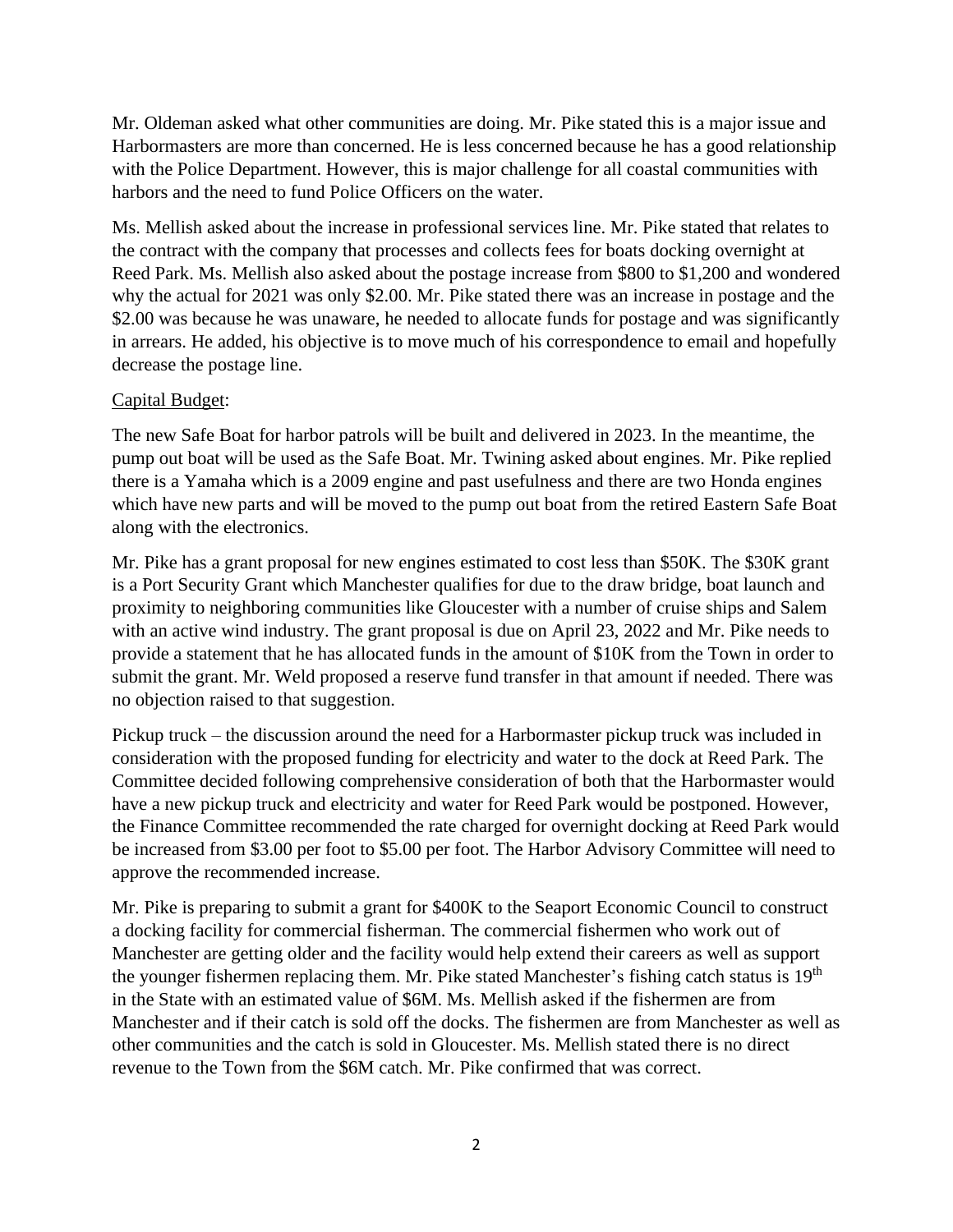Mr. Pike pointed out the value for the Town in having a fishing fleet is in the Town's ability to receive Federal and State grants that support dredging and other large harbor related projects. Mr. Weld added it is important to the community to maintain our status with a working fishing fleet as it has a Town strong historic precedence and is endemic to the community.

Mr. Federspiel noted the construction for commercial facility for fishermen is in the FY24 Capital budget and will be accurately estimated and discussed in the FY24 Budget cycle.

# • **Review Status of Rotunda & Long-Term Plan**

Christine Player and Scott Skuncik from Foth Infrastructure & Environment, LLC presented the status of the Rotunda project Phase I and Phase II

- ➢ Inspection in 2020 showed issues to gangway and to existing floats and was identified as Phase I to extend new piles to floats and gangway
- ➢ At that time Foth reviewed the condition of the Rotunda itself and associated piles and access points and determined the structure as a whole had an estimated remaining life span of only 1-5 years
- ➢ In 2022 the Rotunda is approaching a remaining expected life span of 1-3 years.
- $\triangleright$  Phase II options provide potential short-term repair to the pilings at the existing elevation; however, the Rotunda is seeing increasing water intrusion and associated damage at high tides and storm conditions.
- $\triangleright$  Solution is to replace the pilings and elevate the structure and access points approximately 5-8 ft. which could be expected to extend the useful life by another 50 years
- $\triangleright$  FY23 permitting process and preliminary design work
- $\triangleright$  FY24 final design with bid and construction
- $\triangleright$  Inspection this spring is necessary and due to confirm what was anticipated in Phase I and evaluate that everything that is "out there" is safe for pedestrian and public use of the Rotunda

The Committee had some discussion about what the Rotunda would look like and how it would be accessed. Ms. Player indicated that would be part of the design process. Mr. Weld asked who would be managing the process. Mr. Federspiel stated the project would be part of Facilities. Ms. Mellish asked for clarification if this would be part of the DPW budget or part of a future Facilities budget. Mr. Federspiel hopes to see this as part of a new long-term Facilities budget to be derived from the proposed FY23 engineering/feasibility study of all Town owned facilities.

Mr. Skuncik stated with the contractor coming to implement Phase I (new piers and gang plank) this was an opportunity to evaluate the status of the pilings and Rotunda and if possible complete some interim work to extend the life/safety of the pilings on a short-term basis.

Mr. Federspiel stated the full budget for the project engineering/restoration plan is estimated at \$106K and suggested budgeting the full amount in FY23 maybe a better plan given the condition of the Rotunda is approaching emergency status.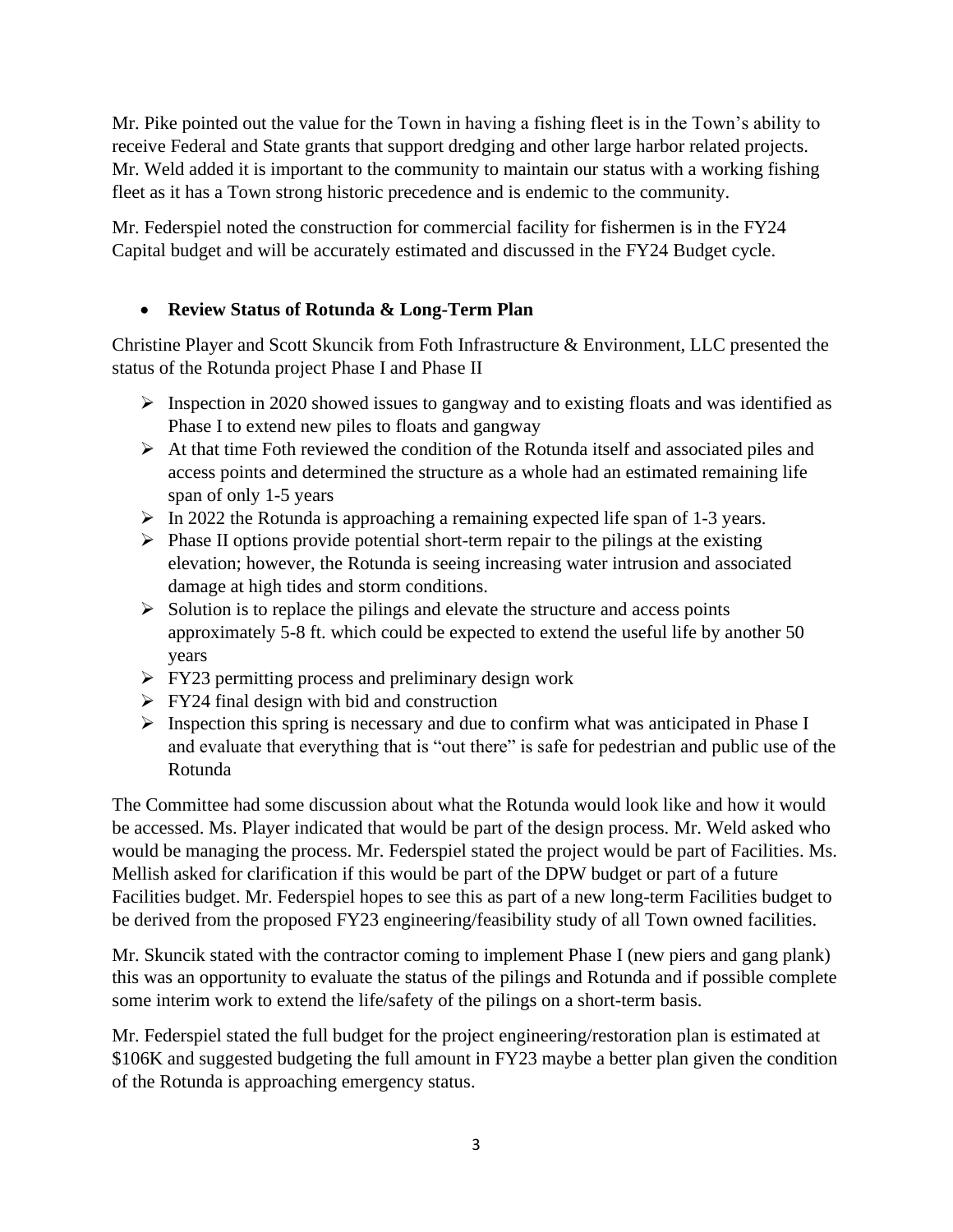#### • **Review FY23 Operating & Capital Budget: Parks & Recreation**

The Committee had no questions on the Parks & Recreation FY23 Operating Budget.

Ms. Marshall introduced the need for Athletic Fields in Town stating there had been two assessments completed on field status. Both assessments concluded the Town needs additional playing fields to accommodate the needs of the community. The Manchester-by-the-Sea Athletic Fields Master Plan 2020 is available online.

The Parks & Recreation Committee has considered several options for increasing field availability. Lights at Brook St. which has been objected to by residents and concluded Sweeney Park is the best location for an improved athletic field. The project was ready to be presented when Covid put many projects on hold. This year the Parks & Recreation Committee became aware that the Pine Street (Old Burn Dump) site was available for a playing field and recognized that as an opportunity to increase the number of playing fields and create an additional playing field while Sweeney is under construction.

Ms. Mellish asked about the field at Masconomo Park stating it does not appear to get much use. John Hardin, President of Manchester Essex Youth Soccer stated the field was used every Saturday from noon to 5:00 p.m. and for practice most evenings during soccer season. Ms. Driscoll stated the Middle School Field Hockey team practiced on the field from September to November from 3:00 p.m. to 5:00 p.m. Ms. Marshall stated the field at Masconomo Park was originally an Olmstead Park, is part of the Town's Conservation land and is also used by the Town for passive recreation and summer concerts.

Mr. Weld stated he shared Sarah's concern that the field at Masconomo Park could be improved to create a safer playing field for the use it receives. Mr. Oldeman asked about the safety of playing on Pine Street given it was the burn dump. Mr. Federspiel stated the field is approved for playing and Mr. Desrosiers added the field will be built up if approved as a playing field.

Mr. Federspiel stated the Town will need to bond for Sweeney Park and for the Rotunda and taking advantage of CPC funding with the State matching CPC funds up to an additional 60% is a way to support the projects. Mr. Burke added the CPC could manage up to a \$2M bond. He noted that CPC funds could not be used for the installation of artificial turf or the bleachers at Sweeney Park.

# • **Review Long Term Plans for Fields: Location & Funding**

The Committee had a lengthy discussion on possible funding for the Pine Street Field, Sweeney Park, and the Rotunda. The Rotunda and Sweeney Park funding is not included the FY23 Budget. However, funding for Pine Street Field is proposed for the FY23 Budget and to be fully supported through CPC funding. Mr. Burke indicated CPC is comfortable funding the construction of the Pine Street field and considering increasing the CPC surcharge to 3% to support bonding both Sweeney Park and the Rotunda. Both of those projects will be further considered when comprehensive estimates are available in FY24.